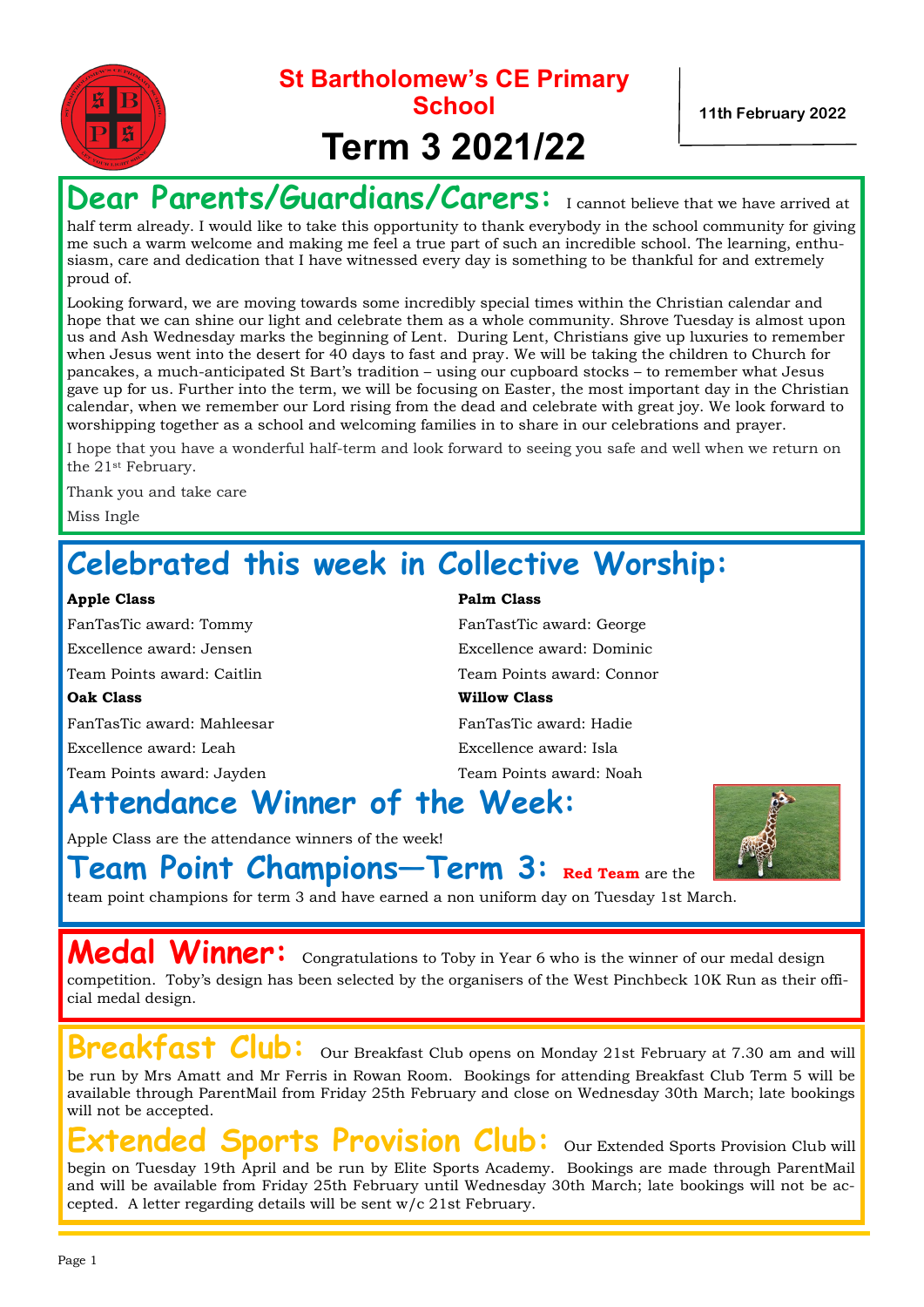# **School News**

Safequardinq: Safeguarding is extremely important to us here at St Bart's and we would like to take this opportunity to remind you about the safeguarding information that is available on our website. The safeguarding tab includes a range of information about safeguarding in school, safeguard-

ing at home and a list of useful contacts if you require advice and support. Please also see the safeguarding and child protection policy for further information about how we safeguard children and staff in school.

Mrs Edwards (Safeguarding Lead) and Miss Cannon (Safeguarding Deputy)

## Football Leaque: We are delighted to announce that our Girls Football

Team won their first match of the competition 4-0 against St John's. The whole team demonstrated such determination, resilience, sportsmanship and were wonderful ambassadors for our school, we were so proud of them all. We can't wait for the league to resume after half-term and wish them every success in their upcoming matches.

Miss Cox and Mr Ferris

**Elite Sports Tournaments:** Ten of our Year 5 and 6 children took part in Elite Sports Academy's Year 5/6 Cross Country Competition. It was a very chilly day and there were over 80 competitors and all of our runners did brilliantly. Our children showed grace, perseverance and resilience throughout the morning. Congratulations to all who competed!

Miss Cox and Mr Ferris

Parents Evening: Parents evenings will take place on Monday 7th and Tuesday 8th March from 3.30pm—6pm. Appointments can be made ParentMail .

**Book Fair:** On Monday 7th March and Tuesday 8th March we will be holding a book fair along side Parents evening. The more money raised the more free books we will receive for the school. Please come along and support this event.



**School Transport:** If your child is starting primary school or transferring to secondary school in September 2022 they may be eligible for school transport. If you think your child is eligible please apply for transport as soon as you have your offer of a school place. Applications can be made online at the website below or a telephone application can be made by contacting the Customer Service Centre on 01522 782020.

For more information about the home to school transport policy and online applications please go to [www.lincolnshire.gov.uk/school-college-transport.](http://www.lincolnshire.gov.uk/school-college-transport) Queries can be emailed to [schooltransportapplica](mailto:schooltransportapplications@lincolnshire.gov.uk)[tions@lincolnshire.gov.uk.](mailto:schooltransportapplications@lincolnshire.gov.uk)

**Governor Information:** January is always a funny month, after the joy and cele-

bration of Christmas, it often feels a slow month. This year however we were really pleased to finally have Miss Ingle join us in the permeant role of headteacher, which a little like the end of January, seemed a long time coming! Now in post and already having an impact on the school (as well as various rooms around school I keep seeing!!), we are looking forward to all working together to move the school forward. We had our first full governors meeting this week, and we look forward to working on a whole range of areas to help deliver the best service we can to all our pupils. Have an excellent half term break!

Phil Callow – Chair of Governors.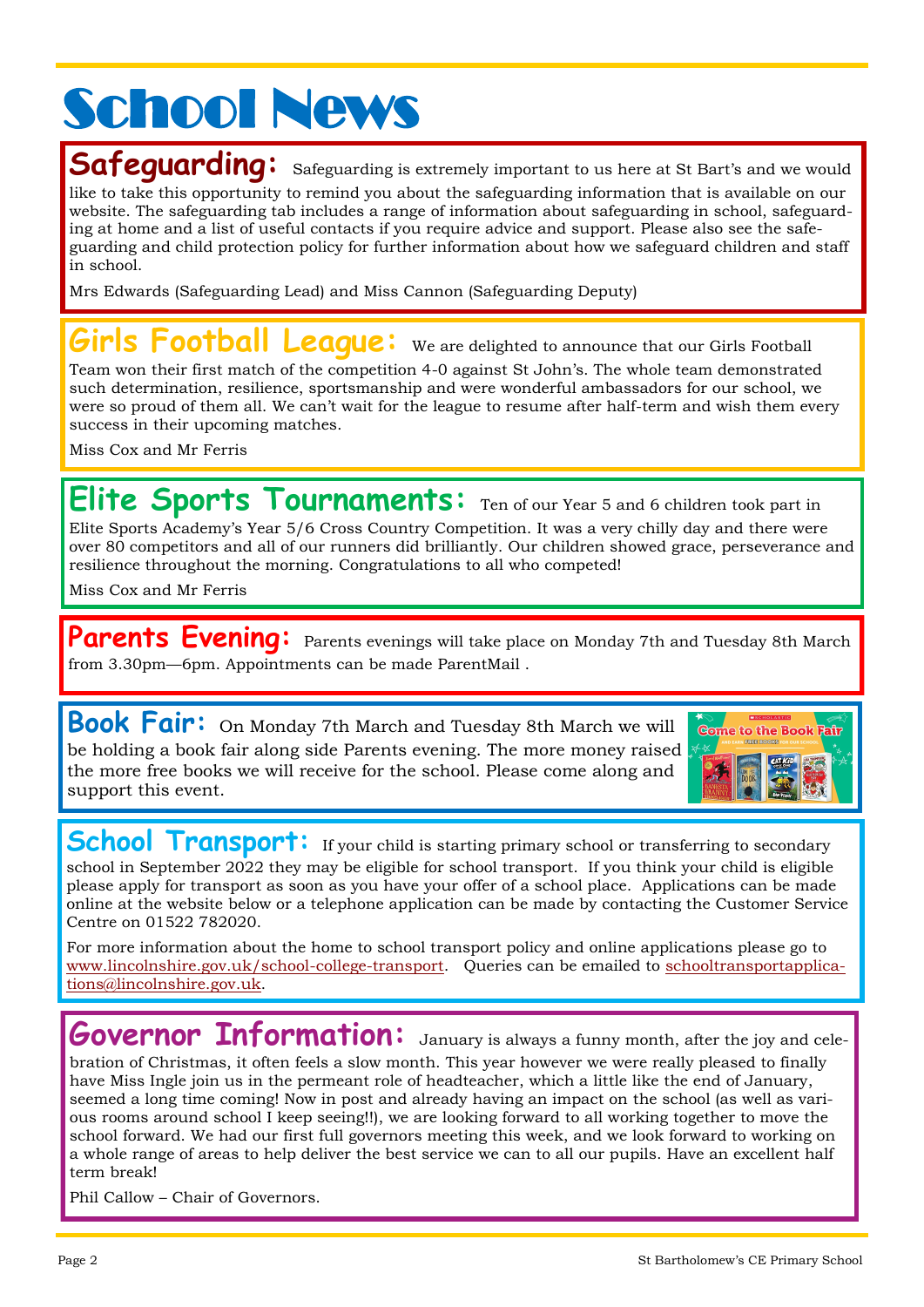# Class News

Apple Class: Apple Class have had a busy term learning about our topic enquiry question - 'Who was the first person to fly?'. We have researched into Emilia Earhart, Neil Armstrong and Tim Peake. The children have learnt many facts about these important people and discussed the effect they have had on us today.

The children enjoyed celebrating Chinese New Year and learning about cultures in other countries. The children took part in a tasting session which involved eating



rice, noodles, prawn crackers and fortune cookies. The children also made Chinese lanterns and took lucky money wallets home.

In DT, the children have been learning about kites from around the world and the different types of kites that we may see in the sky. The children designed and made their own carp

kite, then went outside to test and evaluate their kite. We had great fun!

Next term we are researching into famous women, with a focus on nurses. If anyone knows a nurse who would be willing to come into Apple Class to talk to us about their role, please could you let the office know as we would really appreciate a visitor to support our next topic. Thank you so much!

Have a lovely half term,

Miss Cannon, Mrs Beresford and Miss Stevens

## Palm Class: Why are explorers important?

Our topic has been a huge hit with both children and staff alike. We have enjoyed sharing all of the new facts we have discovered about Captain James Cook. We have also used Paddington Bear as inspiration for our writing and in Whole Class Guided Reading. As a result, the children have created some wonderful pieces of extended writing, which have included instructions to make marmalade sandwiches, letters from Paddington to Aunt Lucy and a narrative detailing a new adventure for him to go on. It really has set their imagination on fire. The culmination of our topic has been creating a purse or a wallet for Paddington to take with him on all his expeditions. We have learnt about different types of stitching and have really tried to persevere with our sewing. Well done Palm Class, what a fantastic halfterm you've had!

Miss Cox, Mr Ferris, Mrs Morris, Mrs Szydlowski, Miss Williams



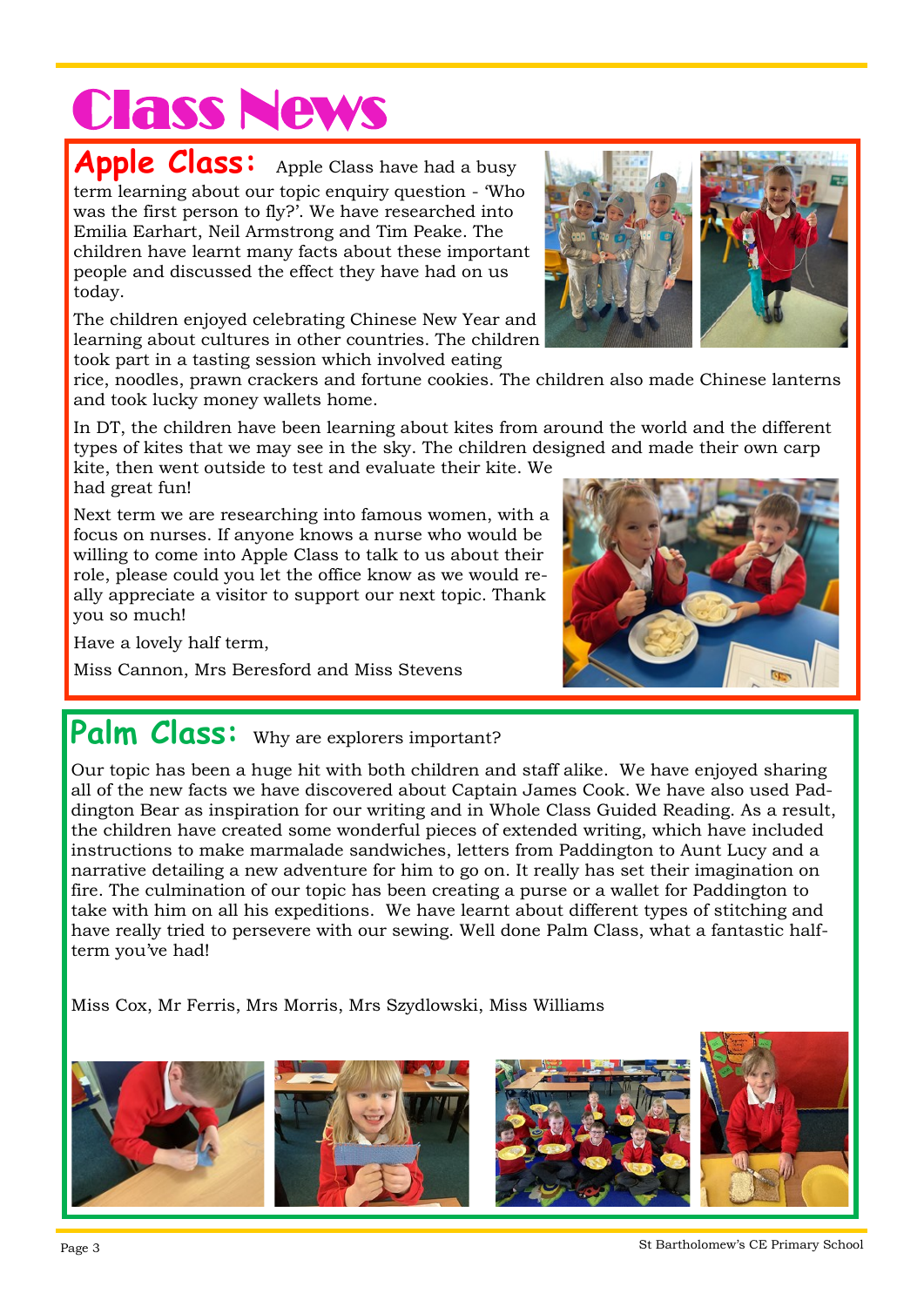**Oak Class:** This term has been a very busy one in Oak class with learning ranging from metaphor poetry to ostinato in music to climate change and sustainability issues in Science. The children have been learning how we, as humans, do not always look after our planet as we should. We have discussed and learnt about a range of habitats posing a danger to living things around the world and the reasons for these changes to the environment. The children have discussed the issues surrounding deforestation, subsistence and commercial farming. Here are some fantastic pieces of work completed on this topic below.

We have also been learning all about earthquakes and why they occur. Oak class are now familiar with a range of vocabulary such as tectonic plates, epi -centre and fault lines. Whilst we were learning about the layers of the Earth, some children even created the layers using modelling dough! Oak class have also enjoyed an adventure story called Escaping the Giant Wave by Peg Mehret during Guided Reading and have focused on developing their prediction and inference skills. Well done Oak class!

Mrs Davison, Mrs Peach, Miss Illingworth, Mrs Amatt, Mrs Thorley

## **illow Class:** This term Willow Class have really enjoyed build-

ing on their knowledge of the Greeks by making Moussaka and Greek Salad. They initially tasted and compared three shop bought processed moussakas before making, costing, and evaluating home made moussaka. Interestingly all the class agreed that the home-made version was not only significantly cheaper to make, but it was also healthier and tasted better too.

Willow Class also used their knowledge of circuits to build their own sets of traffic lights. I was not only impressed by their designs, but the way in

which they were able to create a switch that meant only one bulb needed to be lit at a time. We definitely have some electricians in the making.

Mrs Edwards













Church News: Snowdrop Weekend at St Bartholomew's takes place on 12<sup>th</sup> and 13<sup>th</sup> February. Over the years the Snowdrops in the Churchyard have become a glorious sight. During this weekend you can come and admire the Snowdrops, and then enjoy tea and cake in St Bartholomew's Church. Open 1pm-4pm each day. For any details contact Wendy 01775 640296.

Sunday 13th February Church Service is at St Mary's in Pinchbeck at 10am.

The next Thirsty on a Thursday at St Bartholomew's Church is on 17th February at 9.30- 11am. Drop in any time for Coffee and Chat. All welcome. No commitment. No charge. For any other details contact Wendy 01775 640296.



Kill missen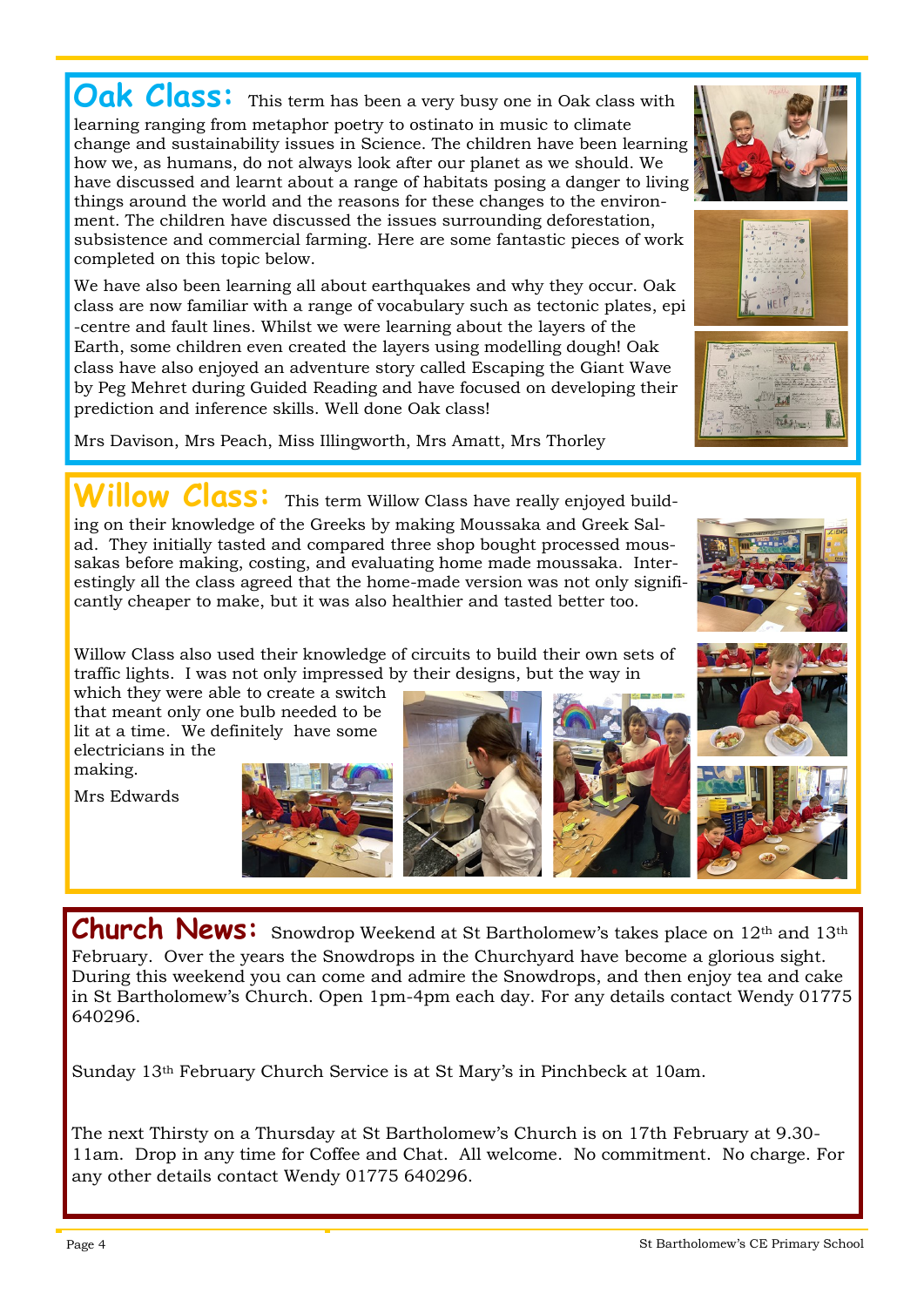**Battery Collection:** Remember to bring in your used batteries (AAA, AA, C, D) for recycling. You can return your battery box or use the big battery collection box in the bike shed.

Pen Recyling: Remember to bring in your old pens, felt pens and markers for recycling. There is a recycling box in the bike shed. All writing instruments (except for wooden pencils and chalk) are accepted. We cannot accept glue sticks, erasers, rulers or other cutting objects.

**Bottle Tops:** We are pleased to inform you that our bottle lid total currently stands at over 60,000 lids!! Please remember that we collect all plastic bottle top lids such as milk lids, juice lids, coke bottle lids and even fabric softener lids. These can be sent into school with your child or dropped into the box in the bike shed. The lids are being donated to a family who collect them and exchange them to raise funds for a wheelchair for their child. Thank you so much to everyone who has collected and handed in lids so far. Keep them coming in.

**Ink Cartridges:** Remember to bring in your used ink cartridges and place them in the box in the bike shed. Please note toner and laser cartridges are not accepted as part of the programme. We will regularly inform you of the money we raise from your used cartridges.

Parking: Please continue to keep our children safe when dropping off and collecting at peak times by reverse parking, driving at a slow speed and not leaving your engines running as this can affect people with asthma. Also, please discourage your children from running near parked cars to avoid any potential accidents.

ParentMail: We are pleased to say that 100% of our families have an account with ParentMail and 77% have downloaded the app. By downloading the app, you will receive notifications when we send you emails, forms and trip details. If you wish to download the app, please look in your App Store.



**Uniform:** All uniform items can be purchased via ParentMail by selecting payments and shop. The office will receive a notification of your order and send home your purchases with your child. We are no longer able to take cash or cheque.

**Class Twitter Pages:** Please look at the school's Twitter and class pages on the school website (www.stbartholomews.lincs.sch.uk) which showcases the children's learning in and out of school, alternatively follow your class page via Twitter. Please feel free to leave a comment!

Willowclass@Stbarts MrsDavison@stbarts MrsSzyd@stbarts

PalmClass@StBarts @ClassPalm AppleClass@StBarts



## **St Bartholomew's School Facebook**

**Page:** Our school Facebook page is very popular! We have over 130 likes and over 150 followers. This is amazing for such a small school! Please make sure you give us a like and a follow to keep up to date with news and activities in school.